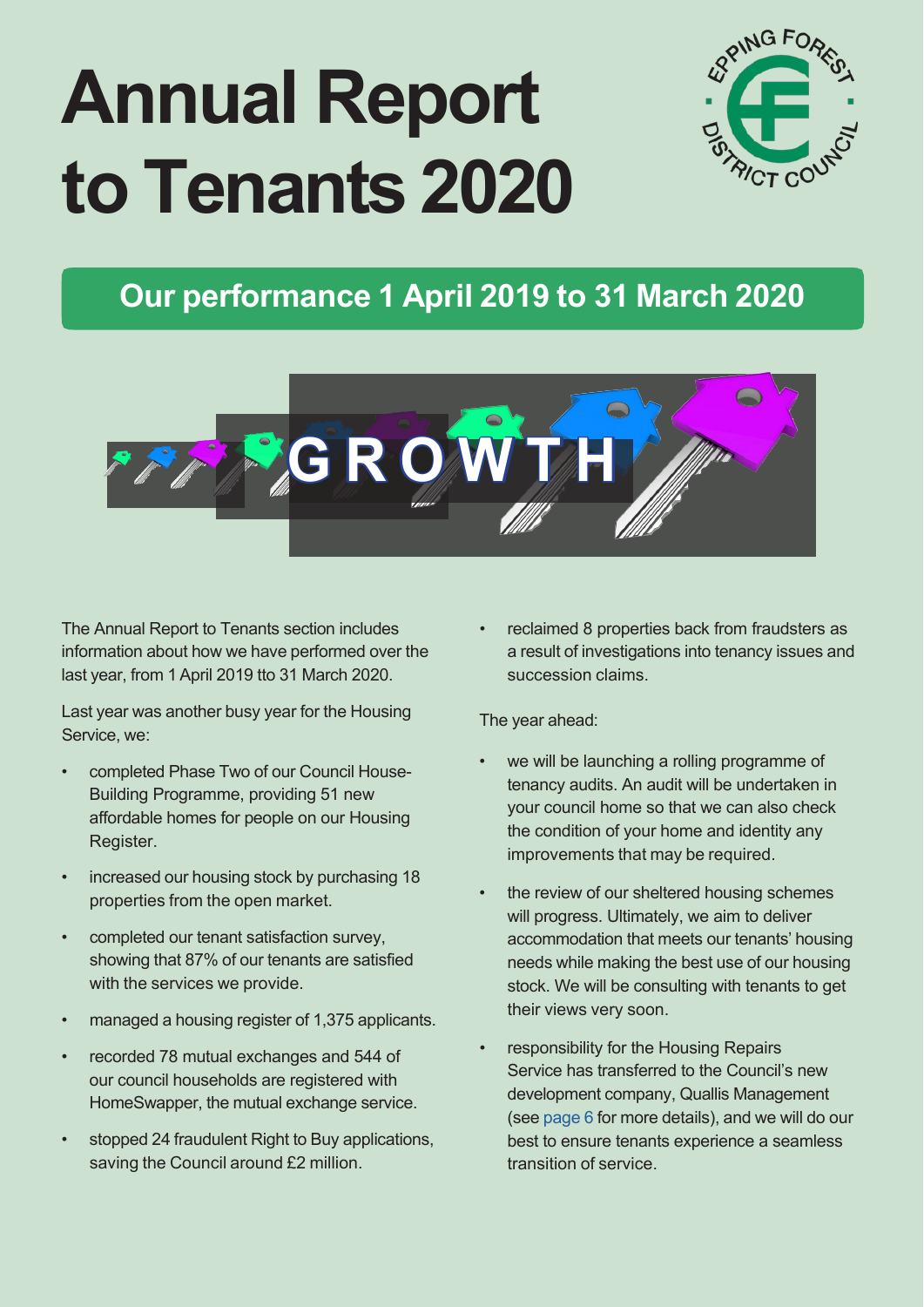# **Our Performance**

Our performance is monitored by managers of the Housing and Property Service and by our elected councillors. Some of the performance indicators most important to tenants are also monitored by our Tenants and Leaseholders' Panel.

The table below shows the tenant selected indicators and our performance over the last two years:

| <b>Indicator</b>                                                                  | <b>EFDC</b><br><b>Target</b> | <b>Performance</b><br>2018-19 | <b>How we</b><br>performed<br>2019-20 | <b>Above target</b><br>On target<br><b>Below target</b><br>2019-20 |
|-----------------------------------------------------------------------------------|------------------------------|-------------------------------|---------------------------------------|--------------------------------------------------------------------|
| Amount of rent collected as a proportion<br>of rents owed                         | 100%                         | 100.40%*                      | 100.22%                               | Above                                                              |
| Former tenant rent arrears collected                                              | £60,000                      | £79,120                       | £110,771                              | Above                                                              |
| Number of households housed in<br>temporary accommodation                         | 100                          | 96                            | 124                                   | <b>Below</b>                                                       |
| On average, how many calendar days<br>did it take us to re-let a council property | 30 days                      | 62 days                       | 56 days                               | <b>Below</b>                                                       |
| Average overall time to complete ALL<br>responsive repairs (in working days)      | 7 days                       | 6.27 days                     | 6.96 days                             | Above                                                              |
| Tenant satisfaction with the general<br>standard of the Repairs Service           | 98%                          | 98.54%                        | 96.08%                                | <b>Below</b>                                                       |

\* This figure is over 100% as it includes recovery of rent arrears owed from previous years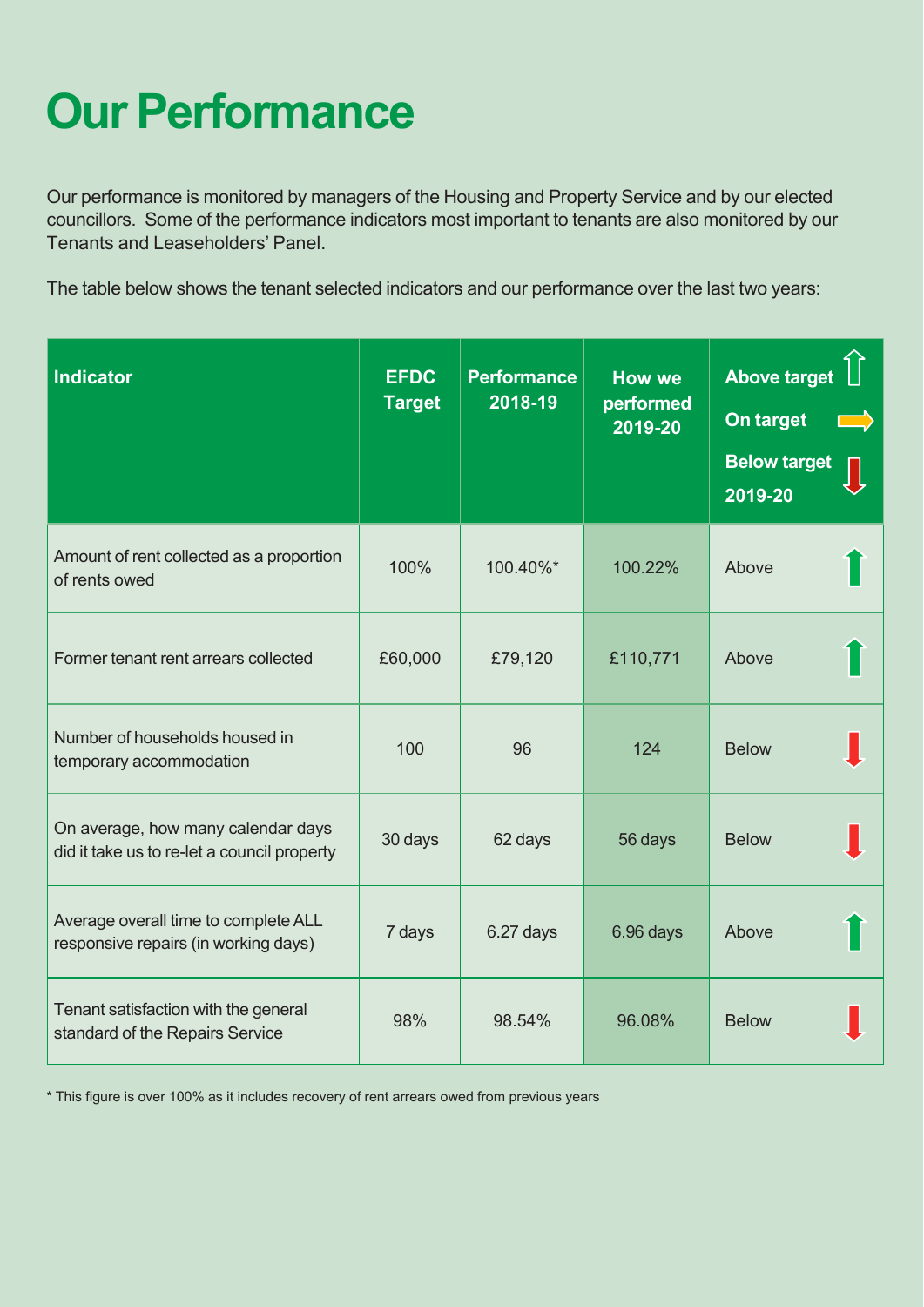| <b>Indicator</b>                                                                                              | <b>EFDC</b><br><b>Target</b> | <b>Performance</b><br>2018-19 | <b>How we</b><br>performed<br>2019-20 | Above target<br>On target<br>$\overline{\phantom{a}}$<br><b>Below target</b><br>2019-20 |
|---------------------------------------------------------------------------------------------------------------|------------------------------|-------------------------------|---------------------------------------|-----------------------------------------------------------------------------------------|
| Number of stage one complaints received<br>for the Repairs Service                                            | No target                    | 63                            | 25                                    | Not applicable                                                                          |
| Time taken for major void works over a<br>total value of £1,500 (in working days)                             | 22 days                      | $17.4$ days                   | $18.4$ days                           | Above                                                                                   |
| Percentage of properties that are non<br>decent at the end of the year (i.e. not to<br>Decent Homes Standard) | $0\%$                        | $0\%$                         | 0%                                    | On target                                                                               |
| Number of annual gas safety certificates<br>lapsed over 12 months                                             | $\Omega$                     | $\overline{0}$                | 0                                     | On target                                                                               |

Key facts - as at 31 March 2020 22 homes bought under the 1,375 applicants on the Right to Buy in previous year Housing Register 6,369 council homes (inclusive of 462 sheltered **AAAA** properties) <u> ጽጽጽ</u> 1,078 leasehold <u>ጽጽጽ</u> properties 51 new homes provided in year 1 hostel (54 rooms) **96** homeless households in 2028 garages temporary accommodation